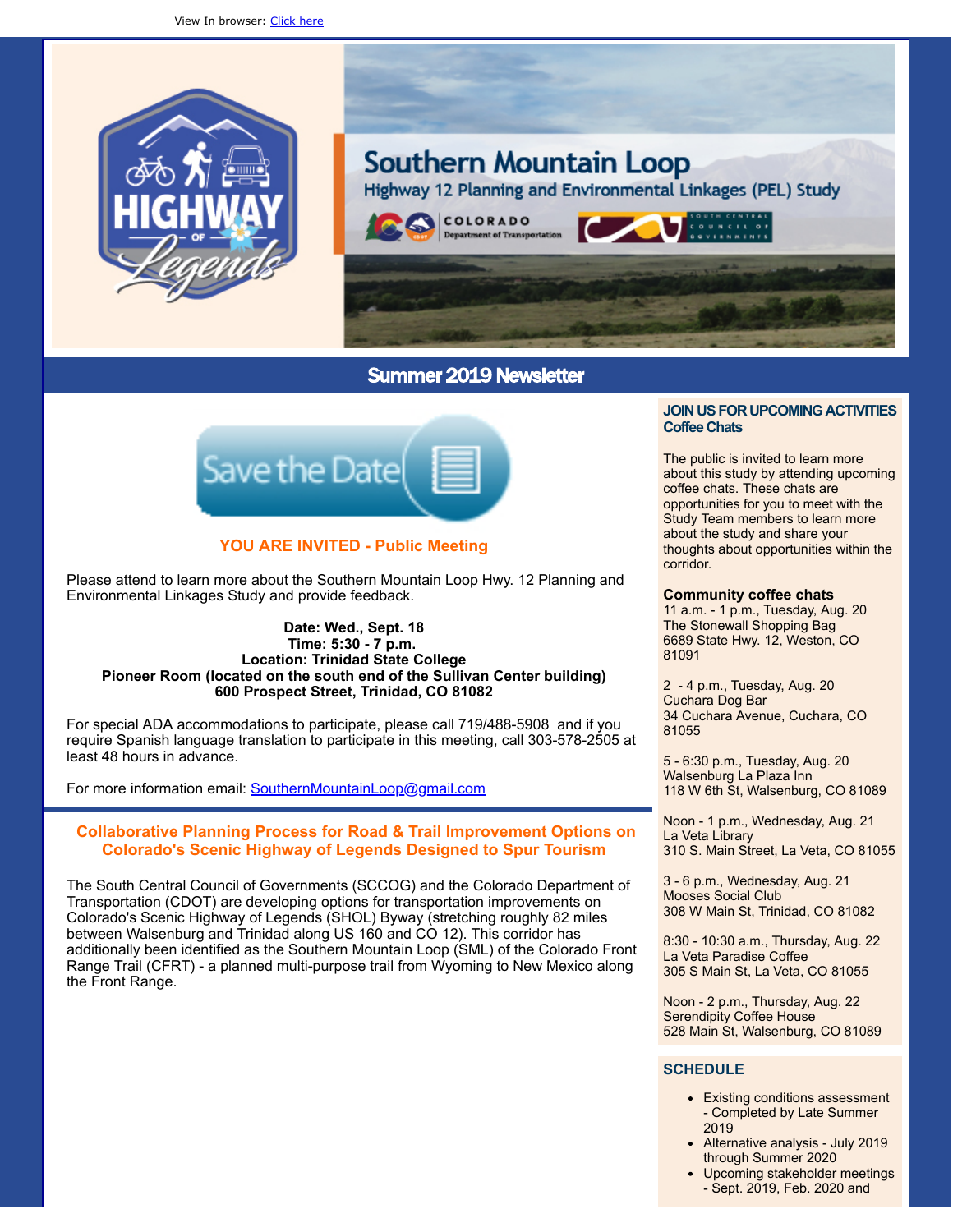

"While tourism has had a positive impact to date, our two-county tourism economy has lagged behind other regions within the state," said Walt Boulden, Executive Director of South Central Council of Governments. "A renewed vision and investment plan for the corridor, entailing highway safety, bicycle/recreational trail, and byway-related infrastructure improvements, can be a driving force in realizing the full potential of our region."

The improvement options are being developed to produce a comprehensive investment plan to serve locals, visitors and all users. It will integrate highway safety with bicycle/recreational trail and byway-related improvements. This project will work with community stakeholders from Trinidad to Walsenburg to analyze and develop a range of improvements resulting in a blueprint for future improvement projects.



May 2020

- Public meetings Sept. 18, 2019 and Spring 2020
- Coffee Chats Aug. 20 through Aug. 22, and Fall 2019

**PEL Study Completion: Summer 2020**

### **FOLLOW THE PROJECT - SIGN-UP FORSMLPELSTUDY ENEWSLETTER**

#### **Send an email to**

**[SouthernMountainLoop@gmail.com](mailto:SouthernMountainLoop@gmail.com) and request to be added to the enewsletter distribution list.**

## **PURPOSE OF THE STUDY**

The purpose of the PEL study is to enhance the region's economy through a long- term investment plan for highway safety, bicycle/multi-use trail, cultural, and ecotourism infrastructure improvements along the Scenic Highway of Legends. Completing the Southern Mountain Loop segment of the Colorado Front Range Trail, the goal is to balance the protection and promotion of the Spanish Peaks Country according to local community values and goals.

#### **Integrated transportation-related improvements are needed to address:**

- **Safety** Existing roadway alignments and substandard shoulder widths, combined with higher bicycle usage and localized pedestrian areas, create potentially unsafe conditions for vehicles, bicyclists, and pedestrians along the corridor.
- **Regional and Local Bicycle/Multi-Use Trail System** - The ability for bicyclists, pedestrians, and other users, both regional and local, to move through and within the corridor is needed.
- **Connections and Access to Recreational Facilities** - Highway, bicycle, and pedestrian connections between local activity centers, recreational facilities, and byway-related amenities are needed to improve community interactions and access to a range of activity types.

### **COORDINATION WITH OTHER AREA STUDIES**

[Colorado](https://cpw.state.co.us/Documents/Trails/LWCF/CFRT/CFRTCompImpPlanDS6-2007.pdf) Front Range Trail (CFRT) Master Plan

**[Huerfano](http://www.huerfano.us/uploads/hctp.pdf) County Trails Master Plan** 2011

[Byways](https://www.codot.gov/travel/scenic-byways/assets/byways-strategic-plan-2017) (SHOL) Master Plan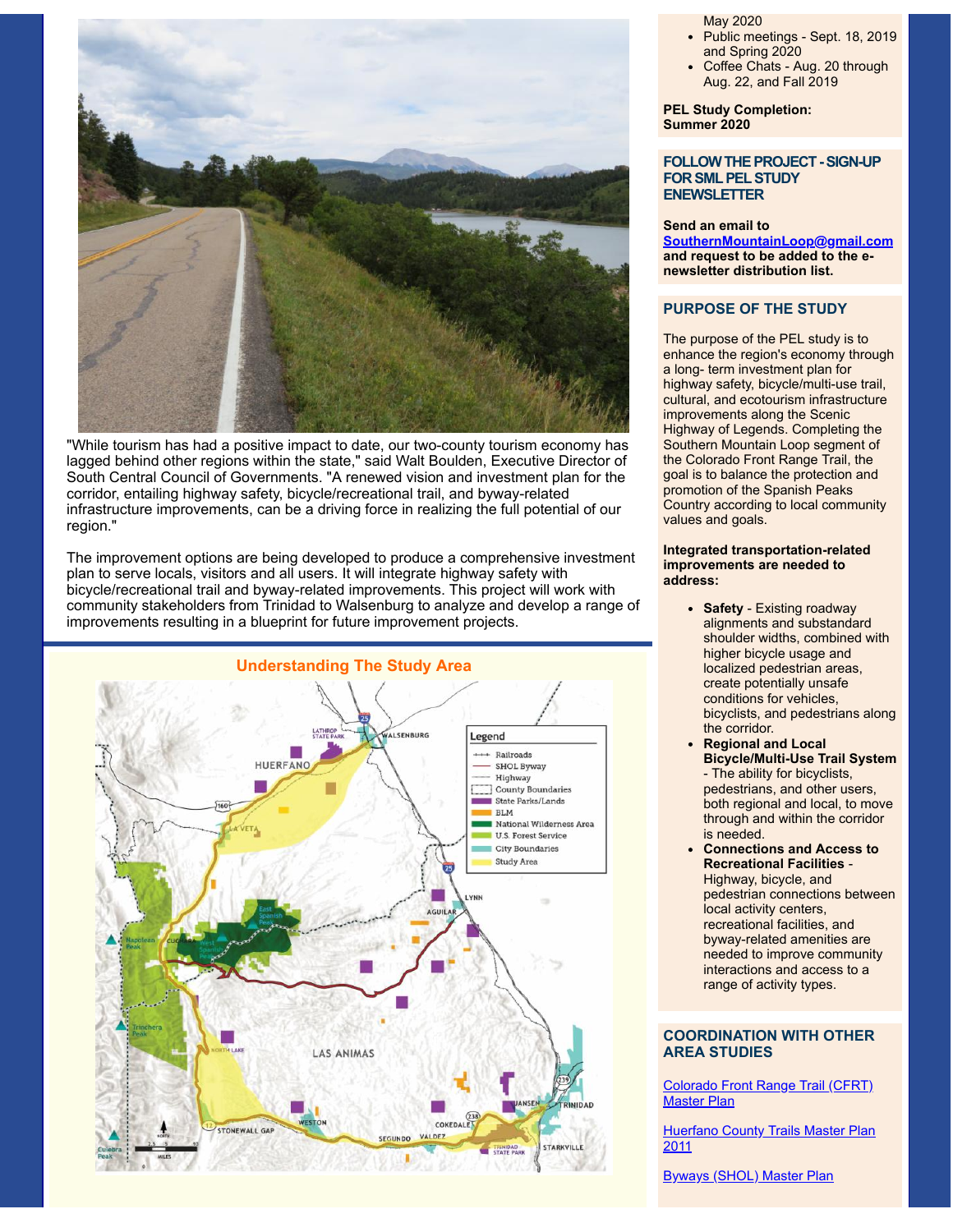Centered along the corridor, extending from Walsenburg to Trinidad, the Study Area encompasses the Scenic Highway of Legends (SHOL) and the range of alternative offhighway bicycle/trail routes including parallel and adjacent county roads and the Iowa Pacific and abandoned Elk Mine railroads. The Study Area is located in Huerfano County and Las Animas County. Features include the towns or communities of: Cuchara, La Veta, Segunda, Stonewall, Trinidad, Walsenburg and Weston.

# **Planning and Environmental Linkages (PEL) Study Process**

A PEL is defined as "an approach to transportation decision-making that considers environmental, community, and economic goals early in the planning stage to set the stage for subsequent more detailed project development, design, and construction." The PEL process is intended to lead to better decision-making and reduce the duplication of efforts in subsequent planning, development, and implementation of projects, including securing funding.



The PEL study works with the public and community stakeholders to identify the various transportation deficiencies and needs along the Southern Mountain Loop (SML) corridor. The focus of this step is to understand the desires and values of communities along the corridor, how the transportation system currently functions, how it impacts communities, and how it can be

improved now and in the future. Once these are identified, a series of alternatives are developed to address the needs. The ability of these alternatives to meet project needs will be evaluated and considered, along with the effects on the communities and environment.

Some of the considerations:

- Are there locations with numerous vehicular crashes?
- Are there recurring types of vehicular crashes or patterns of crashes?
- What are other safety concerns along the corridor?
- What kind of highway improvements would address the safety concerns?
- What is the best location and configuration for a regional bicyclists/pedestrians trail, either along the highway or on a separate alignment?
- How might a trail system better connect communities and provide access to recreational areas along the corridor?
- How would byway-related improvements, such as cultural or scenic pull-offs, provide new attractions for visitors and connect with the trail improvements?

After the PEL study is complete, CDOT and the local agency SCCOG will have a documented set of projects and an implementation plan, which they will use to identify funding for project design and implementation.

# **Stakeholders Agree to Collaborate -- Endorse PEL Study Team Charter**



In mid-June the Project Stakeholders met at Cuchara Mountain Resort to discuss the study. The stakeholders were asked what they want to see for an enhanced corridor, how to create buy-in for the study's recommendations, and what key issues are critical to moving the corridor forward.

South Central Regional [Transportation](https://www.colorado.gov/pacific/sites/default/files/atoms/files/South%20Central%20Regional%20Transportation%20Plan.pdf) Plan

**Statewide Bicycle and [Pedestrian](https://www.colorado.gov/pacific/sites/default/files/atoms/files/Statewide%20Bicycle%20and%20Pedestrian%20Plan.pdf) Plan** 

City of Trinidad [Comprehensive](https://evogov.s3.amazonaws.com/media/39/media/70777.pdf) Plan -2017

### **SCENIC HIGHWAY OF LEGENDS BYWAY INFORMATION**

Colorado Department of [Transportation](https://www.codot.gov/travel/scenic-byways/southeast/highway-legends)

**[Spanish](https://spanishpeakscountry.com/highway-of-legends-scenic-byway/) Peaks Country**